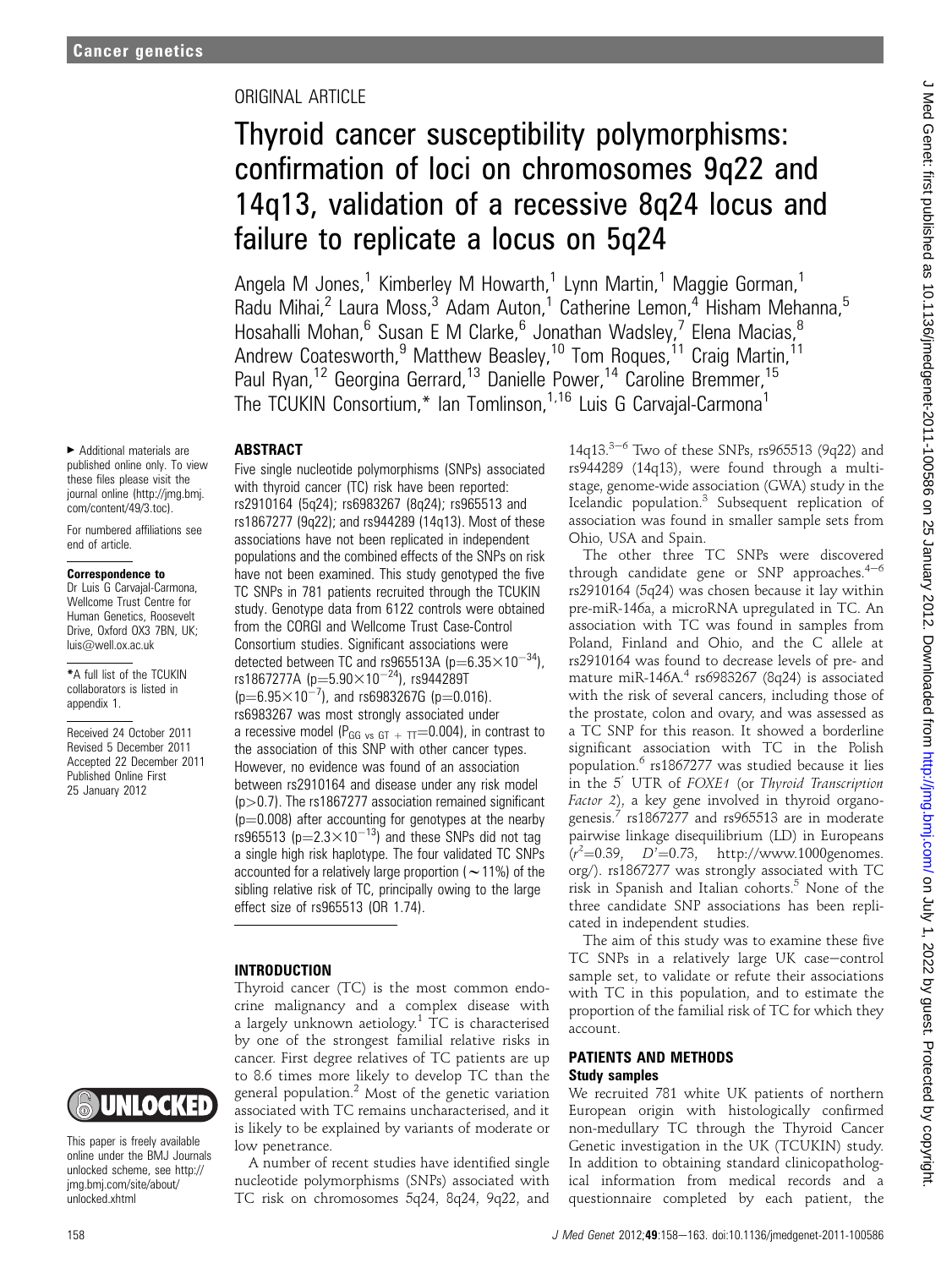participants donated a blood sample which was used to isolate genomic DNA. The Southampton and South West Hampshire Research Ethics Committee (A) approved the TCUKIN protocol.

#### SNP genotyping and control genotype data

We genotyped the TCUKIN samples at the five SNPs (rs2910164, rs6983267, rs965513, rs1867277, rs944289) using the KAspar system. Probes used to genotype these polymorphisms are shown in supplementary table 1. For comparison, we used available genotype data from 5193 population controls belonging to the National Blood Donor Service (NBS) and the 1958 Birth Cohort (BC58) and 929 cancer-free controls from our COloRectal Gene Identification study (CORGI). The NBS and BC58 samples had been genotyped with Illumina 1.2M (Hap1.2M) arrays as part of the Wellcome Trust Case Control Consortium  $2$ <sup>8</sup> and the CORGI controls had been genotyped with Illumina Hap550 arrays (Hap550, N=932) as part of our ongoing studies in colorectal cancer genetics.<sup>9</sup> Two of the five SNPs (rs2910164 and rs1867277) were not included on the Illumina 1.2M and Hap550 arrays, but had excellent proxy markers that facilitated their imputation. rs2910164 is perfectly tagged  $(D'=1, r^2=1)$  by rs2961920, a marker present on both SNP arrays; and rs1867277 is perfectly tagged on the Hap550s by rs1443434 and on the Hap1.2Ms by rs1867278, rs1443434, rs1443435, and rs12348691. These genotypes were imputed using IMPUTE2<sup>10</sup>; all markers had proper info scores  $>0.8$  and imputation call rates >0.95, suggesting excellent imputation. In order to confirm this excellent tagging/imputation, 94 CORGI controls were genotyped for the TC SNPs using KAspar, resulting in no discordant genotypes for each SNP, whether typed or imputed.

#### Quality control and statistical analysis

General genotyping quality control assessment was as previously described.<sup>9</sup> Duplicate samples were used to check genotyping quality and 100% concordance was found. Samples with multiple missing genotypes were eliminated from the analyses  $(N=14)$ . All five SNPs passed our quality control thresholds including call rates >95% and Hardy-Weinberg equilibrium p values  $> 0.05$ .<sup>11</sup>

Association statistics were obtained on per allele, genotypic and haplotype bases using logistic regression models implemented in PLINK, R, and SNPTEST.<sup>12</sup> <sup>13</sup> Haplotype analyses were carried out with HAPLOVIEW<sup>14</sup> and PLINK. Allelic count association meta-analyses, using the Mantel-Haenszel method, were carried out in STATA. We used the IMPUTE2 software<sup>10</sup> formally to generate rs2910164 and rs1867277 genotypes in the control population, although the fact that perfect proxies were used rendered this task of very limited utility.<sup>10</sup> To test for independence between SNPs, we used conditional logistic regression models. The proportion of the familial relative risk explained by the polymorphisms investigated in the study was estimated using the method reported by Houlston et al.<sup>15</sup>

# RESULTS

## Single SNP analyses

Three of the five SNPs examined showed a significant association with TC risk in the UK population (table 1). The strongest associations, on a per allele basis, were observed for the 9q22 SNPs rs965513A ( $p=6.35\times10^{-34}$ , OR = 1.99, 95% CI 1.77 to 2.21) and rs1867277A ( $p=5.90\times10^{-24}$ , OR=1.75, 95% CI 1.57 to 1.95). The association at rs944289T on 14q13 was also convincingly replicated ( $p=6.95\times10^{-7}$ , OR=1.33, 95% CI 1.18 to 1.48). For rs6983267G, we also found a nominally significant

Table 1 Association statistics for thyroid cancer risk and genetic variants at chromosomes 5q24, 8q24, 9q22 and 14q13

| SNP, genotypes  | Frequency (%) |                 | ORs for genotype or         |                       |  |
|-----------------|---------------|-----------------|-----------------------------|-----------------------|--|
| and risk allele | Cases         | <b>Controls</b> | per allele overall (95% CI) | p Value               |  |
| rs2910164       |               |                 |                             |                       |  |
| GG              | 436 (0.578)   | 3540 (0.584)    | Reference                   |                       |  |
| CG              | 271 (0.367)   | 2179 (0.360)    | 1.032 (0.876 to 1.214)      | 0.728                 |  |
| CC              | 41 (0.054)    | 339 (0.056)     | 0.987 (0.682 to 1.384)      | 0.985                 |  |
| Risk allele (C) | 359 (0.238)   | 2857 (0.236)    | 1.013 (0.893 to 1.148)      | 0.845                 |  |
| rs6983267       |               |                 |                             |                       |  |
| TT              | 164 (0.218)   | 1441 (0.236)    | Reference                   |                       |  |
| GT              | 346 (0.461)   | 3012 (0.493)    | 1.010 (0.827 to 1.236)      | 0.960                 |  |
| GG              | 241 (0.321)   | 1662 (0.272)    | 1.274 (1.027 to 1.583)      | 0.026                 |  |
| Risk allele (G) | 674 (0.449)   | 5894 (0.518)    | 1.140 (1.025 to 1.268)      | 0.016                 |  |
| rs965513        |               |                 |                             |                       |  |
| GG              | 187 (0.249)   | 2748 (0.449)    | Reference                   |                       |  |
| AG              | 394 (0.525)   | 2729 (0.446)    | 2.121 (1.763 to 2.559)      | $9.08\times10^{-17}$  |  |
| AA              | 170 (0.226)   | 643 (0.105)     | 3.883 (3.081 to 4.893)      | $1.30\times10^{-30}$  |  |
| Risk allele (A) | 734 (0.489)   | 4015 (0.328)    | 1.981 (1.774 to 2.212)      | $6.35\times10^{-34}$  |  |
| rs1867277       |               |                 |                             |                       |  |
| GG              | 159 (0.211)   | 2290 (0.376)    | Reference                   |                       |  |
| AG              | 398 (0.529)   | 2879 (0.473)    | 1.991 (1.638 to 2.428)      | $3.99\times10^{-13}$  |  |
| AA              | 196 (0.260)   | 918 (0.151)     | 3.074 (2.446 to 3.864)      | $5.97\times10^{-23}$  |  |
| Risk allele (A) | 790 (0.525)   | 4715 (0.387)    | 1.749 (1.569 to 1.950)      | $5.90\times10^{-24}$  |  |
| rs944289        |               |                 |                             |                       |  |
| cc              | 87 (0.116)    | 1003 (0.164)    | Reference                   |                       |  |
| <b>CT</b>       | 332 (0.441)   | 2924 (0.478)    | 1.309 (1.019 to 1.582)      | 0.033                 |  |
| <b>TT</b>       | 334 (0.444)   | 2193 (0.358)    | 1.755 (1.365 to 2.276)      | $4.36\times10^{-6}$   |  |
| Risk allele (T) | 1000 (0.664)  | 7310 (0.597)    | 1.330 (1.188 to 1.489)      | $6.95 \times 10^{-7}$ |  |

SNP, single nucleotide polymorphism.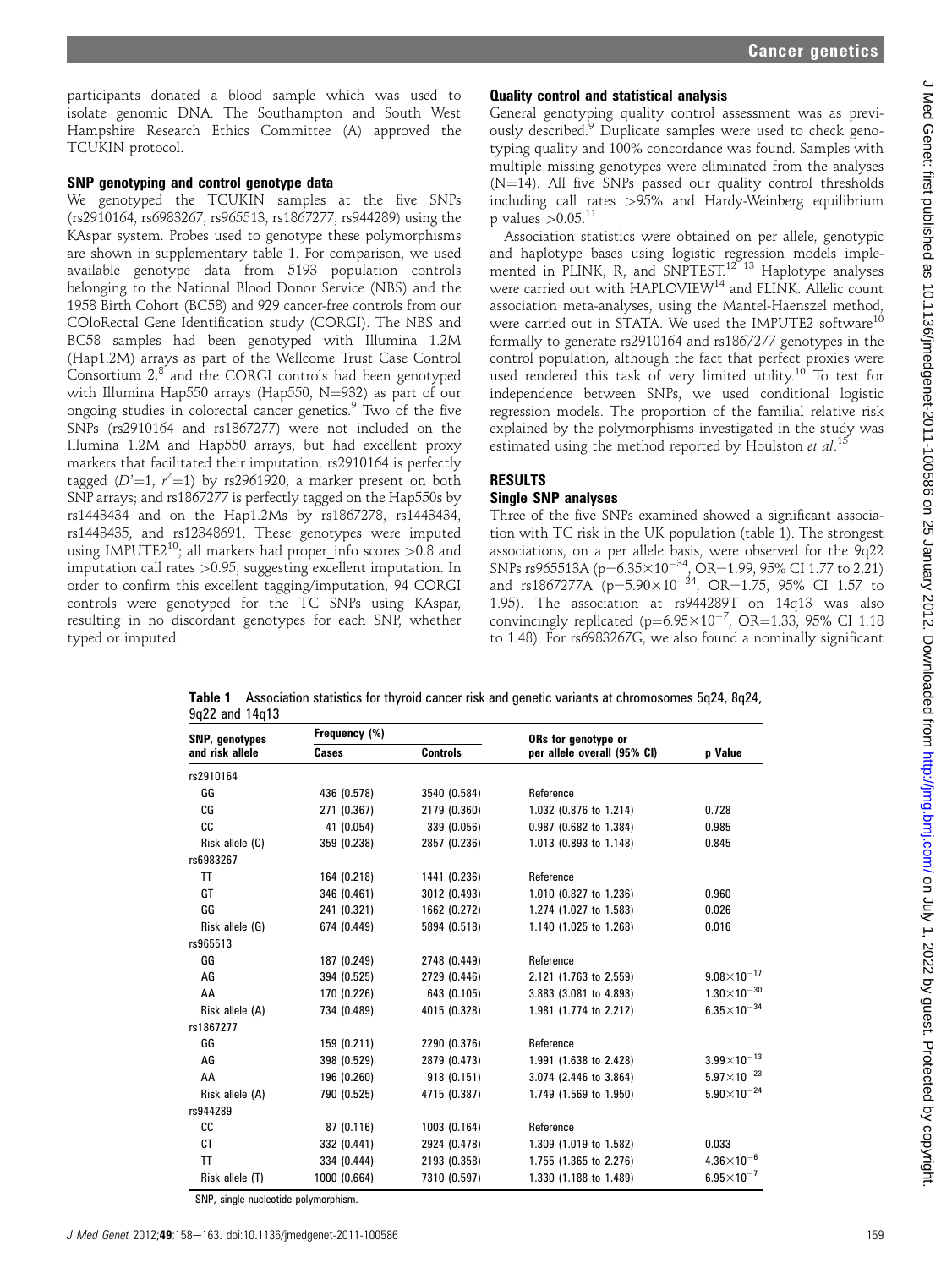|           |          |           | <b>Frequency</b> |                 |                        |                      |
|-----------|----------|-----------|------------------|-----------------|------------------------|----------------------|
| Haplotype | rs965513 | rs1867277 | Cases            | <b>Controls</b> | 0R                     | <b>p</b> Value       |
|           | G        | G         | 0.413            | 0.561           | Reference              |                      |
| 2         | А        | А         | 0.429            | 0.276           | 2.139 (1.902 to 2.407) | $2.19\times10^{-35}$ |
| 3         | А        | G         | 0.097            | 0.111           | 1.189 (0.978 to 1.485) | 0.077                |
| 4         | G        | А         | 0.061            | 0.052           | 1.612 (1.264 to 2.037) | 0.0001               |

|                             |  | Table 2 Thyroid cancer risk associated with different haplotypes, defined by rs965513 and rs1867277 |
|-----------------------------|--|-----------------------------------------------------------------------------------------------------|
| alleles, at chromosome 9q22 |  |                                                                                                     |

Haplotype frequencies were estimated using Haploview (http://www.haploview.org/). Only samples with full data at both loci were used for the analyses (761 cases and 6085 controls).

association with TC risk ( $p=0.016$ , OR=1.14, 95% CI 1.02 to 1.27, equivalent false discovery rate= $0.020$ ). However, the association between TC and rs2910164 was not replicated  $(P_{\text{allelic}}=0.85, \text{ OR} = 1.01, 95\% \text{ CI } 0.89 \text{ to } 1.14).$  To test if the strength of these associations were similar in cases with different histological types, we carried out cases-only interaction analyses. We found no differences between cases with papillary and follicular histology (p>0.25 for all markers, data not shown), suggesting that these associations were not restricted to any particular histological type of TC.

#### Are there multiple risk alleles on chromosome 9q22?

The 9q22 variants associated with TC risk, rs965513 and rs1867277, were originally reported by independent and nonoverlapping GWA and candidate gene studies.<sup>3 5</sup> Other studies have not considered whether these SNPs represent independent signals of association. We performed unconditional logistic regression analyses incorporating rs1867277 and rs965513 genotypes as variables and sex as a covariate in the model. Both the rs965513  $(p=2.34\times10^{-13}, \text{OR}=1.74)$  and rs1867277  $(p=0.008, OR=1.21)$  association signals decreased but remained significant. We then reconstructed haplotypes at these two loci and estimated the ORs associated with having each one of three possible risk haplotypes (haplotype  $2=rs965513A$ rs1867277A, haplotype 3=rs965513G-rs1867277A, and haplotype  $4=rs965513A-rs1867277G$ , table 2) compared with the non-risk haplotype (haplotype 1=rs965513G-rs1867277G). As expected, carrying the haplotype with both risk alleles (haplotype 2) increased disease risk significantly  $(p=2.19\times10^{-36},$  $OR = 2.09$ ). Carrying haplotypes with either one risk allele at rs965513 (haplotype 3) or at rs1867277 (haplotype 4) also increased risk, although the association signal for the haplotype 3 was weaker ( $P_{\text{haplotype}}$  3=0.07, OR $_{\text{haplotype}}$  3=1.19 and P<sub>haplotype</sub>  $_4=0.0001$ , OR<sub>haplotype</sub>  $_4=1.61$ , table 2).

We also estimated the risk associated with 'diplotypes' at each the two 9q22 loci. Table 3 shows the genotype frequencies at the

two SNPs and the ORs associated with the nine possible diplotypes. Individuals with the four risk alleles at both loci  $(\sim$  7.4% of the general population) had a 4.45-fold higher risk than non-carriers ( $\sim$ 31.5% of the population), with the other diplotypes having intermediate risk levels, principally dependent on rs965513 (table 3).

These analyses showed that the two SNPs did not simply and efficiently tag a single high-risk haplotype on 9q22. However, they did not distinguish between the existence of multiple independent risk alleles at 9q22 and a third 'causal' variant tagged in complex fashion by both rs1867277 and rs965513. To undertake a limited examination of the latter possibility, we searched for SNPs in high/moderate LD  $(r^2 > 0.5)$  with both rs1867277 and rs965513 in the most recent release of the 1000 Genomes Project (phase 1, interim release, 11 May 2011,  $n=762$ European samples). We identified four such SNPs (rs10124220, rs7848973, rs6478413, and rs1443432, supplementary table 2, supplementary figure 1). However, none of these polymorphisms lay at a site with evidence of functional importance (data not shown). We found no evidence for a role of nonsynonymous variants within any of the seven nearby 9q22 genes (supplementary figure 1).

#### TC is associated with variation at 8q24 under a recessive model

We found evidence that rs6983267G was associated with TC in the UK population (table 1). Interestingly, and unlike previous findings in other cancer types, rs6983267G was associated with TC risk according to a recessive model (tables 1 and 4). We found no difference in risk between non-carriers and heterozygotes (OR=1.01, 95% CI 0.83 to 1.24, p=0.921, table 1), but a significantly increased risk when homozygous carriers (GG) were compared to non-carriers ( $p=0.016$ , OR=1.140, table 1), to heterozygotes ( $p=0.009$ , OR=1.27, table 1), and to non-carriers/ heterozygotes (p=0.004, OR=1.26, table 4). Wokolorczyk et al<sup>6</sup> had previously found relatively weak evidence of association between TC and the rs6983267 SNP in the Polish population

Table 3 Thyroid cancer risk associated with different genotype combinations (diplotypes) at rs965513 and rs1867277

| rs965513 | rs1867277 | Frequency (%) |                 |                         |                      |
|----------|-----------|---------------|-----------------|-------------------------|----------------------|
|          |           | Cases         | <b>Controls</b> | OR (95% CI)             | p Value              |
| GG       | GG        | 123 (0.162)   | 1917 (0.315)    | Reference               |                      |
|          | AG        | 60 (0.079)    | 744 (0.122)     | 1.257 (0.897 to 1.747)  | 0.174                |
|          | AA        | 7(0.009)      | 73 (0.012)      | 1.494 (0.568 to 3.333)  | 0.336                |
| AG       | GG        | 33 (0.043)    | 355 (0.058)     | 1.449 (0.939 to 2.183)  | 0.071                |
|          | AG        | 300 (0.394)   | 1960 (0.322)    | 2.385 (1.908 to 2.995)  | $6.62\times10^{-16}$ |
|          | AA        | 63 (0.083)    | 394 (0.065)     | 2.491 (1.774 to 3.473)  | $1.10\times10^{-7}$  |
| AA       | GG        | 4(0.005)      | 17 (0.003)      | 3.663 (0.883 to 11.465) | 0.036                |
|          | AG        | 42 (0.055)    | 174 (0.029)     | 3.759 (2.497 to 5.580)  | $4.44\times10^{-10}$ |
|          | AA        | 129 (0.170)   | 451 (0.074)     | 4.455 (3.379 to 5.876)  | $8.50\times10^{-27}$ |

The risk alleles are rs965513A and rs1867277A.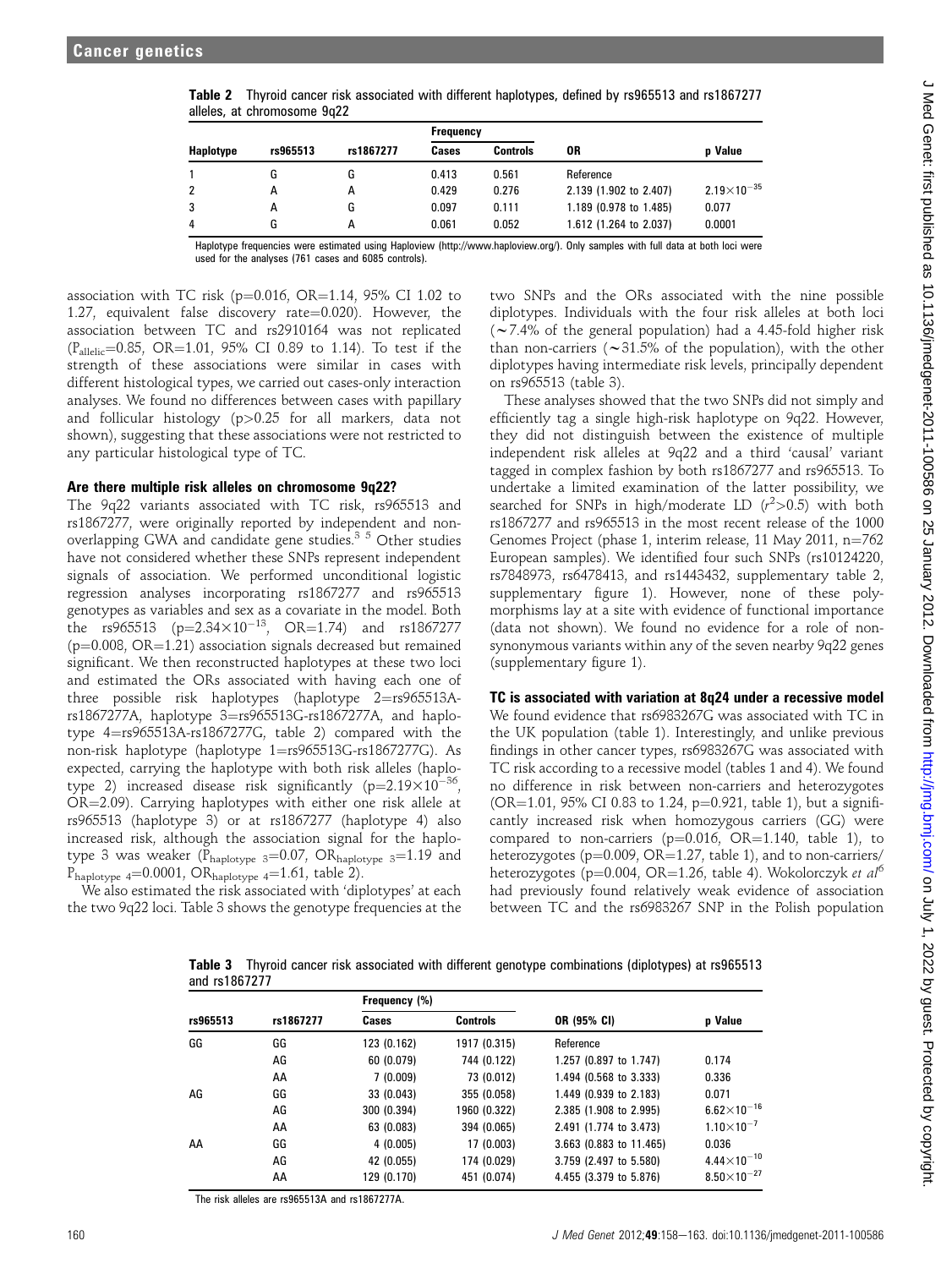Table 4 Evidence that the association between rs6983267 and thyroid cancer risk is best explained by a recessive model

|                   | UK only                |                | Meta analysis of UK and Polish studies |                     |  |
|-------------------|------------------------|----------------|----------------------------------------|---------------------|--|
| <b>Test</b>       | OR (95% CI)            | <b>p</b> Value | OR (95% CI)                            | <b>p</b> Value      |  |
| $GG vs (GT + TT)$ | 1.266 (1.071 to 1.494) | 0.004          | 1.250 (1.089 to 1.435)                 | $7.64\times10^{-4}$ |  |
| GG vs GT          | 1.262 (1.055 to 1.509) | 0.009          | 1.215 (1.051 to 1.404)                 | 0.004               |  |
| GT vs TT          | 1.010 (0.827 to 1.236) | 0.960          | 1.087 (0.933 to 1.266)                 | 0.142               |  |

Note that the risk allele homozygotes (GG) have significantly higher frequency compared with other genotypes combined (GT  $+$  TT) and with heterozygotes (GT). This is also the case for the GG versus TT test which is not shown. However, there is no evidence that heterozygotes are over-represented in cases (GT vs TT).

( $p=0.04$ , OR=0.78, 95% CI 0.63 to 1.00). We carried out a metaanalysis of the Polish data and our data and found enhanced support for an association between rs6983267G and TC risk,<br>with no evidence of inter-study heterogeneity with no evidence of inter-study heterogeneity  $(\text{P}_{meta}=6.64\times10^{-4}, \text{ per allele OR}_{meta}=1.15, 95\% \text{ CI } 1.06 \text{ to } 1.25,$  $P_{heterogeneity}$ =0.841, supplementary figure 2). The meta-analysis continued to support a recessive effect of the rs6983767G allele on risk (OR  $>1.2$ , p<0.004, table 4) and found no difference in risk between heterozygous and non-carriers  $(OR=1.087,$  $p=0.142$ , table 4).

rs2910164 at the pre-miR-146a locus is not associated with TC Using an allelic model, our study found no evidence of an association between rs2910164 and TC risk ( $P_{allelic}$ =0.85, table 1). We confirmed the absence of associations between this SNP and TC in genotypic, dominant, recessive and trend models (p>0.71 for all models, supplementary table 3). The previous report of an association between rs2910164 and papillary TC risk found a highly significant association between rs2910164 heterozygosity and disease ( $p=7\times10^{-7}$ , OR=1.62, 95% CI 1.3 to 2.0); unusually, both homozygote genotypes were protective.<sup>4</sup> We tested this model in our data and failed to replicate an association between rs2910164 heterozygosity and TC risk (p=0.784; supplementary table 3). When the analyses were restricted to the cases that had histologically verified papillary TC we also failed to detect association between rs2910164 and TC (p>0.784 for all models, data not shown, supplementary table 3).

#### Combined effects of rs6983267, rs965513, rs1867277, and rs944289 on disease risk

We carried out case-only and case-control pairwise analyses between all four risk SNPs associated with TC and found to no evidence for SNP-SNP interaction (details not shown). We then estimated the combined effects of the four SNPs on risk. To incorporate the effects of the two 9q22 markers in the combined risk analyses, we used the estimates obtained in our diplotype analyses (table 3). Using this information, we estimated that the risk for those individuals who are homozygous at 8q24, 9q22 and 14q13—comprising  $\sim$  1.7% of the UK population—is 9.96-fold higher compared with individuals who do not carry any risk allele at these loci ( $\sim$ 1.2% of the population, table 5). The risk homozygous at the four SNPs (17 cases and 41 controls, supplementary table 5) have a 17.08-fold higher chance of having TC (95% CI 3.776 to 159.323) when compared to non-risk homozygous (two cases and 84 controls, supplementary table 5).

#### Contribution of 8q24, 9q22, and 14q13 variants to the familial risk of TC

We have shown that four variants at 8q24, 9q22, and 14q13 are associated with a significantly higher risk of TC in the UK population. We then determined the proportion of the sibling relative risk of TC that they explained (15). Using a TC sibling relative risk of 8.6 (2), we estimated that these four risk variants

explain 10.9% of the sibling relative risk of TC. Under a conservative model that assumes the existence of a single risk variant at chromosome 9q22, these loci explain at least 6.6% of the disease heritability (supplementary table 4).

### **DISCUSSION**

Using a relatively large sample set in a single, homogeneous European population, we confirmed associations between TC and SNPs on chromosomes 9q22 (rs965513 and rs1867277), 14q13 (rs944289), and 8q24 (rs6983267). However, we failed to replicate an association between SNP rs2910164 on 5q24 and TC risk.

The 9q22 SNPs rs965513 and rs1867277 have not previously been genotyped in the same samples. We have found that there is not a single TC risk haplotype on 9q22 that is perfectly denoted by rs965513 and rs1867277. Conversely, the association cannot be explained entirely by genotypes at only one of the two SNPs, although logistic regression analysis incorporating both SNPs did lead to a considerably reduced association signal for both SNPs, particularly rs1867277. We suggest, therefore, that rs965513 and rs1867277 tag a third variant (or variants) that is the functional variation near FOXE1. Perhaps contrary to the genetic data, Landa et  $al^5$  showed that rs1867277A affected FOXE1 transcript levels through the differential recruitment of the USF1/USF2 transcription factors and suggested that rs1867277 was a TC-causal SNP. Fine mapping studies at this site might benefit from the use of non-European samples. For example, the LD between rs965513 and rs1867277 is significantly weaker in populations of African  $(r^2=0.01, D'=0.078)$  or Asian  $(r^2=0.00, D^2=0.014)$  ancestry (data from the 1000 Genomes Project). Finally, although challenging, $16$  rare variants at FOXE1 deserve further scrutiny.

Our study validated the association between TC and rs6983267 and extended the range of cancer types associated with this variant. Interestingly, however, we found that rs6983267G is associated with TC risk in a recessive fashion; all other rs6983267 cancer associations follow an allelic dosage model. Recessive cancer predisposition SNPs have rarely been

Table 5 Estimates to genotype relative risk at rs6983267, 9q22, and rs944289

| Locus      | <b>Non-carriers</b><br><b>Population</b><br>frequency |       | <b>Heterozygous</b>            |       | <b>Homozygous carriers</b>     |  |
|------------|-------------------------------------------------------|-------|--------------------------------|-------|--------------------------------|--|
|            |                                                       | 0R    | <b>Population</b><br>frequency | 0R    | <b>Population</b><br>frequency |  |
| rs6983267* | 0.236                                                 | NА    | NA                             | 1.274 | 0.272                          |  |
| $9a22+$    | 0.315                                                 | 2.385 | 0.322                          | 4.455 | 0.074                          |  |
| rs944289   | 0.164                                                 | 1.309 | 0.478                          | 1.755 | 0.358                          |  |
| Combined   | 0.012                                                 | 3.122 | 0.210                          | 9.961 | 0.017                          |  |

\*rs69833267 heterozygous do not have increased risk of thyroid cancer (see tables 1 and 4).

† ORs and frequencies for the 9q22 markers were obtained from the diplotype analysis presented in table 3. Population frequency from non-carriers, heterozygous and homozygous carriers is shown in table 3.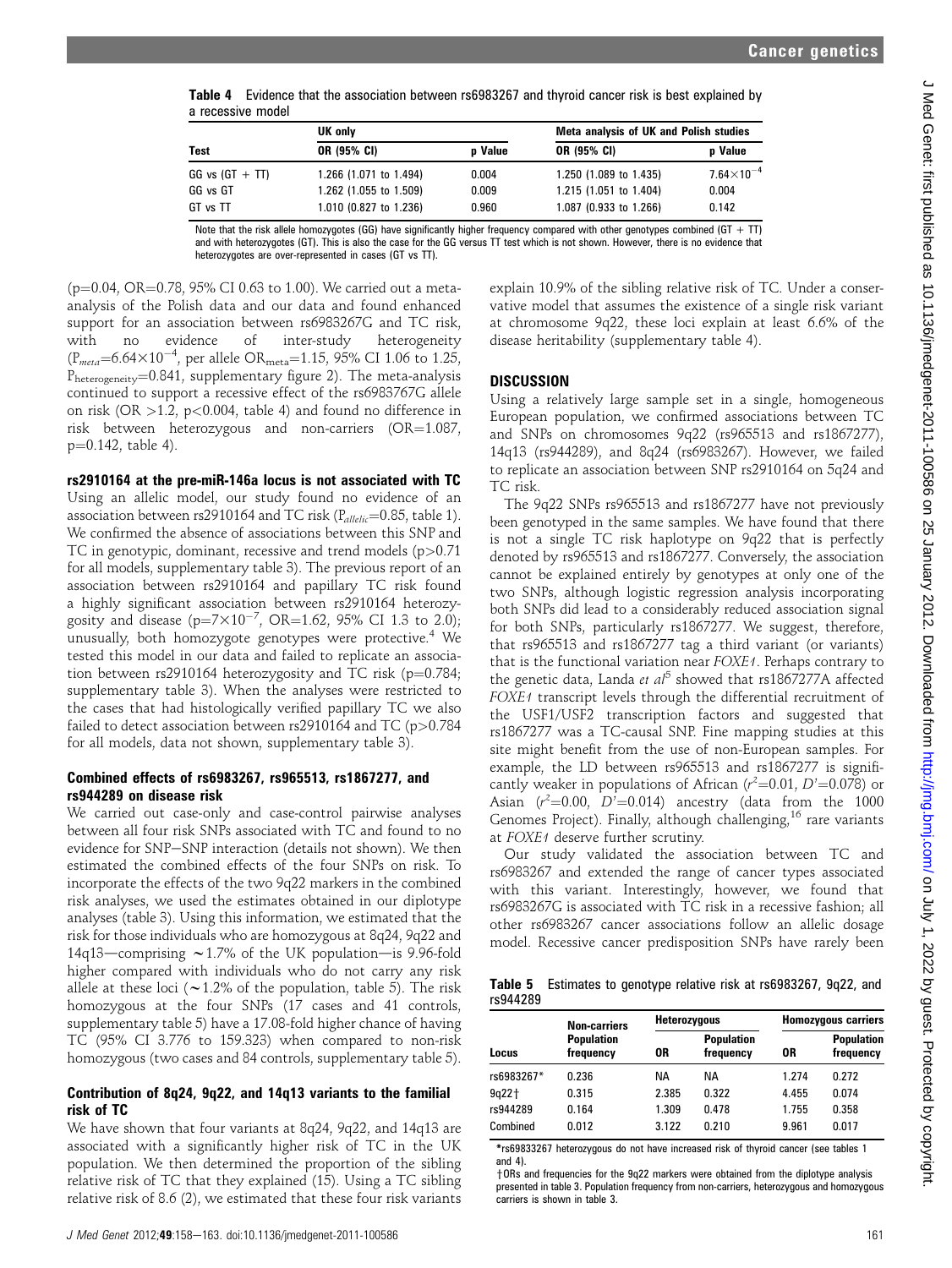found. In part, this probably reflects suboptimal power in GWA studies and our finding emphasises the role of candidate SNP analyses across cancer types. Given that rs6983267 itself may be functional in predisposition to colorectal and other cancers, $17$ one possibility is that the true, recessive functional variation in TC is not rs6983267, but an SNP in strong LD with it.

The first association between TC and common genetic variants was found at the pre-miR-146a locus (4), a micro-RNA that is upregulated in thyroid tumours.<sup>18</sup> There was no good evidence in our study of an association between rs2910164 and TC risk under all models tested, including the heterozygous model that showed the disease association in the study of Jazdewski et al.<sup>4</sup> It is notable that deviations from Hardy-Weinberg equilibrium were present in the case genotypes of Jazdewski et al; it is not clear whether this was the result or the cause of the heterozygote association with TC risk. Other possible explanations for the differences between Jazdewski et al's study and our own include chance, systematic differences between cases and controls (whether related to ascertainment or technical issues) and population specific effects in either study.

The four validated TC risk SNPs explain an approximately 10 fold differential risk between those with all high risk alleles and those with all low risk alleles. Moreover, owing to the large effect size associated with the 9q22 SNPs, the four SNPs explain over 10% of the total sibling relative risk of TC, despite the fact that TC has one of the largest familial relative risks reported for any malignancy. It is highly plausible that future studies involving only a few thousand cases and controls could identify additional important common risk variants for this common disease.

#### Author affiliations

- <sup>1</sup>Wellcome Trust Centre for Human Genetics, University of Oxford, Oxford, UK
- <sup>2</sup>Department of Endocrine Surgery, John Radcliffe Hospital, Oxford, UK
- <sup>3</sup>Velindre Cancer Centre, Cardiff, UK 4 Mount Vernon Hospital, Northwood, UK
- <sup>5</sup>Institute of Head and Neck Studies and Education, University Hospitals of Coventry and Warwickshire, Walsgrave, Coventry, UK
- <sup>6</sup>Guys and St Thomas' NHS Foundation Trust and King's College London, London, UK 7 Weston Park Hospital, Sheffield, UK
- <sup>8</sup> Kent and Canterbury Hospital, Canterbury, UK
- 9 York Hospital, York, UK
- 
- 
- 
- 
- 
- 
- <sup>10</sup>Bristol Hematology and Oncology Centre, Bristol, UK<br><sup>11</sup>Norfolk and Norwich University Hospital NHS Trust, Norwich, UK<br><sup>12</sup>Medway Maritime Hospital, Gillingham, UK<br><sup>13</sup>St. James University Hospital, Leeds, UK<br><sup>14</sup>St M

Acknowledgements We are grateful to all of the individuals who participated in the TCUKIN study. We are also grateful to the National Cancer Research Network and to the National Cancer Research Institute's Thyroid Cancer Subgroup for supporting the TCUKIN study. We acknowledge the help of the Wellcome Trust Case-Control Consortium in making control data publicly available.

Funding Cancer Research UK provided principal funding for this study. LGCC and IT receive funding from the FP7 CHIBCHA Consortium. The Wellcome Trust Centre for Human Genetics is funded by the Wellcome Trust (Grant number; 075491/Z/04).

**Correction notice** This paper has been corrected since it was first published online. The corresponding author's name should read Luis G Carvajal-Carmona.

#### Competing interests None.

**Patient consent Obtained.** 

**Ethics approval** Ethics approval was provided by the Southampton and South West Hampshire Research Ethics Committee (A).

Contributors LGCC and IT are the leaders of TCUKIN and designed the study, performed the main statistical analyses and co-wrote the manuscript. AMJ, KMH, LM and MG carried out the experiments and coordinated sample collection. AA carried out some of the statistical analyses. CL, H Mehanna, H Mohan, SEMC, JW, EM, AC,

MB, TR, CM, PR, GG, DP, and CB are members of the TCUKIN Consortium, coordinated sample collection, and summarised the clinical data. All authors contributed to the final version of the manuscript.

Provenance and peer review Not commissioned; externally peer reviewed.

**Data sharing statement** The data presented in the manuscript are available on request.

#### **REFERENCES**

- Kondo T, Ezzat S, Asa SL. Pathogenetic mechanisms in thyroid follicular-cell neoplasia. Nat Rev Cancer 2006;6:292-306.
- 2. **Goldgar DE,** Easton DF, Cannon-Albright LA, Skolnick MH. Systematic populationbased assessment of cancer risk in first-degree relatives of cancer probands. J Natl Cancer Inst 1994:86:1600-8.
- 3. Gudmundsson J, Sulem P, Gudbjartsson DF, Jonasson JG, Sigurdsson A Bergthorsson JT, He H, Blondal T, Geller F, Jakobsdottir M, Magnusdottir DN, Matthiasdottir S, Stacey SN, Skarphedinsson OB, Helgadottir H, Li W, Nagy R, Aguillo E, Faure E, Prats E, Saez B, Martinez M, Eyjolfsson GI, Bjornsdottir US, Holm H, Kristjansson K, Frigge ML, Kristvinsson H, Gulcher JR, Jonsson T, Rafnar T, Hjartarsson H, Mayordomo JI, de la Chapelle A, Hrafnkelsson J, Thorsteinsdottir U, Kong A, Stefansson K. Common variants on 9q22.33 and 14q13.3 predispose to thyroid cancer in European populations. Nat Genet 2009;41:460-4
- Jazdzewski K, Liyanarachchi S, Swierniak M, Pachucki J, Ringel MD, Jarzab B, de la Chapelle A. Polymorphic mature microRNAs from passenger strand of pre-miR-146a contribute to thyroid cancer. Proc Natl Acad Sci U S A  $2009:106:1502 - 5.$
- Ruiz-Llorente S, Montero-Conde C, Milne RL, Moya CM, Cebrian A, Leton R, Cascon A, Mercadillo F, Landa I, Borrego S, Perez de Nanclares G, Alvarez-Escola C, Diaz-Perez JA, Carracedo A, Urioste M, Gonzalez-Neira A, Benitez J, Santisteban P, Dopazo J, Ponder BA, Robledo M. Association study of 69 genes in the ret pathway identifies low-penetrance loci in sporadic medullary thyroid carcinoma. Cancer Res  $2007;$ 67:9561-7.
- Wokolorczyk D, Gliniewicz B, Sikorski A, Zlowocka E, Masojc B, Debniak T, Matyjasik J, Mierzejewski M, Medrek K, Oszutowska D, Suchy J, Gronwald J, Teodorczyk U, Huzarski T, Byrski T, Jakubowska A, Gorski B, van de Wetering T, Walczak S, Narod SA, Lubinski J, Cybulski C. A range of cancers is associated with the rs6983267 marker on chromosome 8. Cancer Res 2008;68:9982-6.
- 7. Klonisch T, Hoang-Vu C, Hombach-Klonisch S. Thyroid stem cells and cancer.  $Thyroid 2009; 19:1303 - 15.$
- 8. Craddock N, Hurles ME, Cardin N, Pearson RD, Plagnol V, Robson S, Vukcevic D, Barnes C, Conrad DF, Giannoulatou E, Holmes C, Marchini JL, Stirrups K, Tobin MD, Wain LV, Yau C, Aerts J, Ahmad T, Andrews TD, Arbury H, Attwood A, Auton A, Ball SG, Balmforth AJ, Barrett JC, Barroso I, Barton A, Bennett AJ, Bhaskar S, Blaszczyk K, Bowes J, Brand OJ, Braund PS, Bredin F, Breen G, Brown MJ, Bruce IN, Bull J, Burren OS, Burton J, Byrnes J, Caesar S, Clee CM, Coffey AJ, Connell JM, Cooper JD, Dominiczak AF, Downes K, Drummond HE, Dudakia D, Dunham A, Ebbs B, Eccles D, Edkins S, Edwards C, Elliot A, Emery P, Evans DM, Evans G, Eyre S, Farmer A, Ferrier IN, Feuk L, Fitzgerald T, Flynn E, Forbes A, Forty L, Franklyn JA, Freathy RM, Gibbs P, Gilbert P, Gokumen O, Gordon-Smith K, Gray E, Green E, Groves CJ, Grozeva D, Gwilliam R, Hall A, Hammond N, Hardy M, Harrison P, Hassanali N, Hebaishi H, Hines S, Hinks A, Hitman GA, Hocking L, Howard E, Howard P, Howson JM, Hughes D, Hunt S, Isaacs JD, Jain M, Jewell DP, Johnson T, Jolley JD, Jones IR, Jones LA, Kirov G, Langford CF, Lango-Allen H, Lathrop GM, Lee J, Lee KL, Lees C, Lewis K, Lindgren CM, Maisuria-Armer M, Maller J, Mansfield J, Martin P, Massey DC, McArdle WL, McGuffin P, McLay KE, Mentzer A, Mimmack ML, Morgan AE, Morris AP, Mowat C, Myers S, Newman W, Nimmo ER, O'Donovan MC, Onipinla A, Onyiah I, Ovington NR, Owen MJ, Palin K, Parnell K, Pernet D, Perry JR, Phillips A, Pinto D, Prescott NJ, Prokopenko I, Quail MA, Rafelt S, Rayner NW, Redon R, Reid DM, Renwick A, Ring SM, Robertson N, Russell E, St Clair D, Sambrook JG, Sanderson JD, Schuilenburg H, Scott CE, Scott R, Seal S, Shaw-Hawkins S, Shields BM, Simmonds MJ, Smyth DJ, Somaskantharajah E, Spanova K, Steer S, Stephens J, Stevens HE, Stone MA, Su Z, Symmons DP, Thompson JR, Thomson W, Travers ME, Turnbull C, Valsesia A, Walker M, Walker NM, Wallace C, Warren-Perry M, Watkins NA, Webster J, Weedon MN, Wilson AG, Woodburn M, Wordsworth BP, Young AH, Zeggini E, Carter NP, Frayling TM, Lee C, McVean G, Munroe PB, Palotie A, Sawcer SJ, Scherer SW, Strachan DP, Tyler-Smith C, Brown MA, Burton PR, Caulfield MJ, Compston A, Farrall M, Gough SC, Hall AS, Hattersley AT, Hill AV, Mathew CG, Pembrey M, Satsangi J, Stratton MR, Worthington J, Deloukas P, Duncanson A, Kwiatkowski DP, McCarthy MI, Ouwehand W, Parkes M, Rahman N, Todd JA, Samani NJ, Donnelly P; Wellcome Trust Case Control Consortium. Genome-wide association study of CNVs in 16,000 cases of eight common diseases and 3,000 shared controls. Nature 2010;464:713-20.
- Tomlinson I, Webb E, Carvajal-Carmona L, Broderick P, Kemp Z, Spain S, Penegar S, Chandler I, Gorman M, Wood W, Barclay E, Lubbe S, Martin L, Sellick G, Jaeger E, Hubner R, Wild R, Rowan A, Fielding S, Howarth K, Silver A, Atkin W, Muir K, Logan R, Kerr D, Johnstone E, Sieber O, Gray R, Thomas H, Peto J, Cazier JB, Houlston R. A genome-wide association scan of tag SNPs identifies a susceptibility variant for colorectal cancer at 8q24.21. Nat Genet  $2007; 39.984-8$ .
- 10. **Howie BN,** Donnelly P, Marchini J. A flexible and accurate genotype imputation method for the next generation of genome-wide association studies. PLoS Genet 2009;5:e1000529.